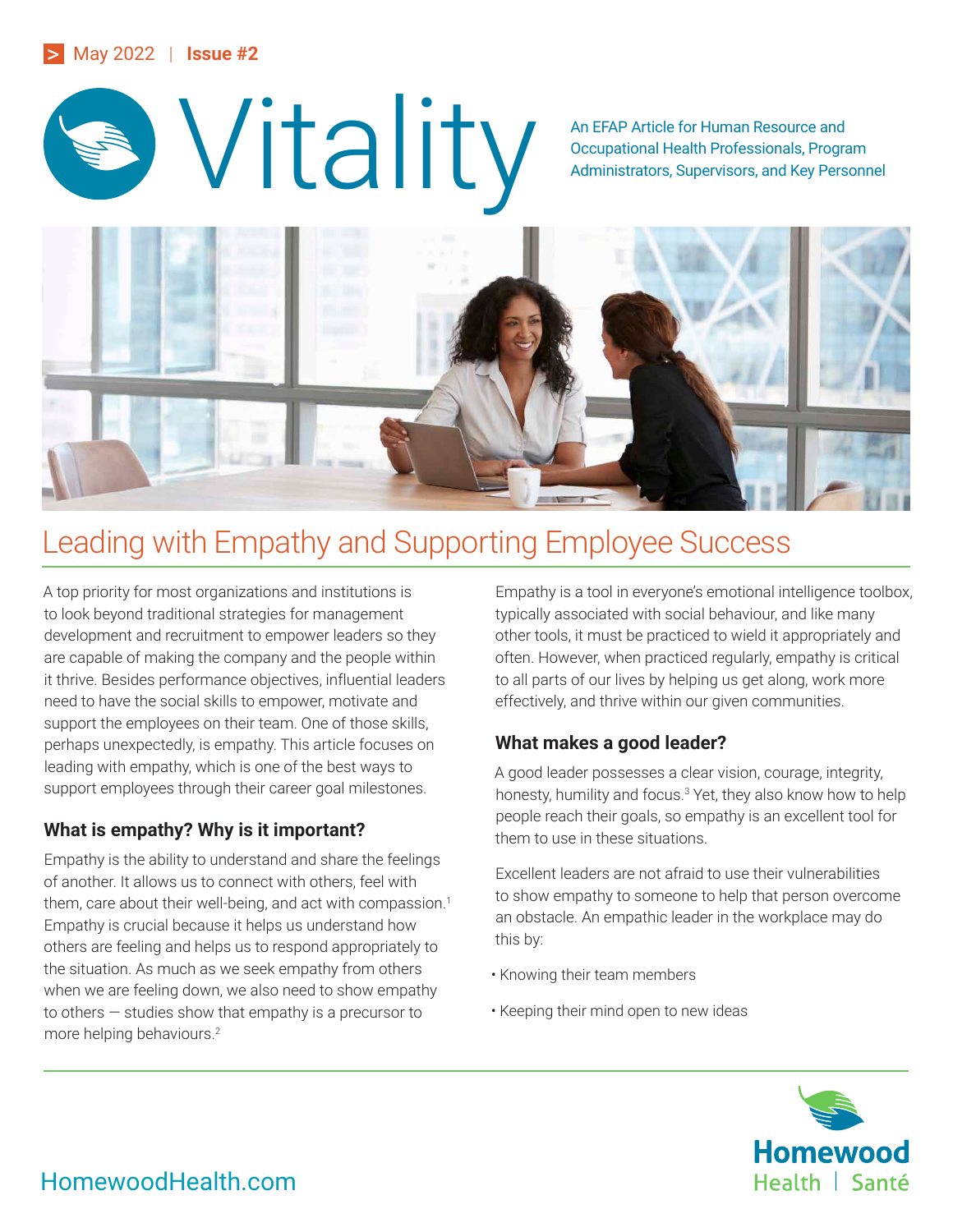- Taking care of their employee's need for resources
- Uplifting employees with praise
- Respecting others equally, despite rank in the company
- Continuing to learn what their employees need to succeed and thrive

By implementing the excellent leader actions listed above you will show the employees under your direction that you are not only strong but also that you care about supporting them.4

#### **Tips on supporting employees**

Supporting employees can take many forms, and as you get to know the employees under your leadership, the ideal ways to communicate and help each individual will reveal themselves.5 The following tips should give you some ideas to get you started on becoming a more empathetically supportive leader:

- Listen to your employee's needs
- Be aware of signs of burnout
- Demonstrate a willingness to help employees with challenging tasks or when they have concerns over internal operations
- Show sincere interest in the fears, hopes and goals of others in the workplace
- Show genuine compassion when a team member is grieving

It is important to remember that showing empathy in this way is not a sign of weakness, and it shouldn't distract from the needs of the company at large. On the contrary, studies show that supporting employees with empathic actions create better morale, more helpful team members, and mutual trust between employees and their managers and executive leaders.<sup>6</sup>

#### **Developing a positive relationship with employees**

Listening to the needs of employees and acting in their best interest is one of the easiest ways to develop a positive relationship without crossing the boundaries of the employee-manager relationship. Yet, that's not the only way to establish such a bond.<sup>7</sup> Here are a few more ways that strong, empathetic leaders start and maintain positive relationships with employees to help them thrive and progress in their respective roles:

- Talk about empathy openly and be a role model
- Learn the communication styles of each individual (DISC assessment, for instance) and use clear communication in a manner that suits that individual
- Give feedback at regular intervals don't base feedback solely on accomplishments and failures
- Use regular check-ins to show employees that you are thinking about their progress and success<sup>8</sup>
- Use active listening to develop rapport and trust when talking about challenging issues
- Encourage employees to approach you when they face challenges —structure your conversations such that they are comfortable and welcoming, not stiff, negative and unpleasant, or you may find employees will withhold information to avoid harsh confrontations<sup>9</sup>